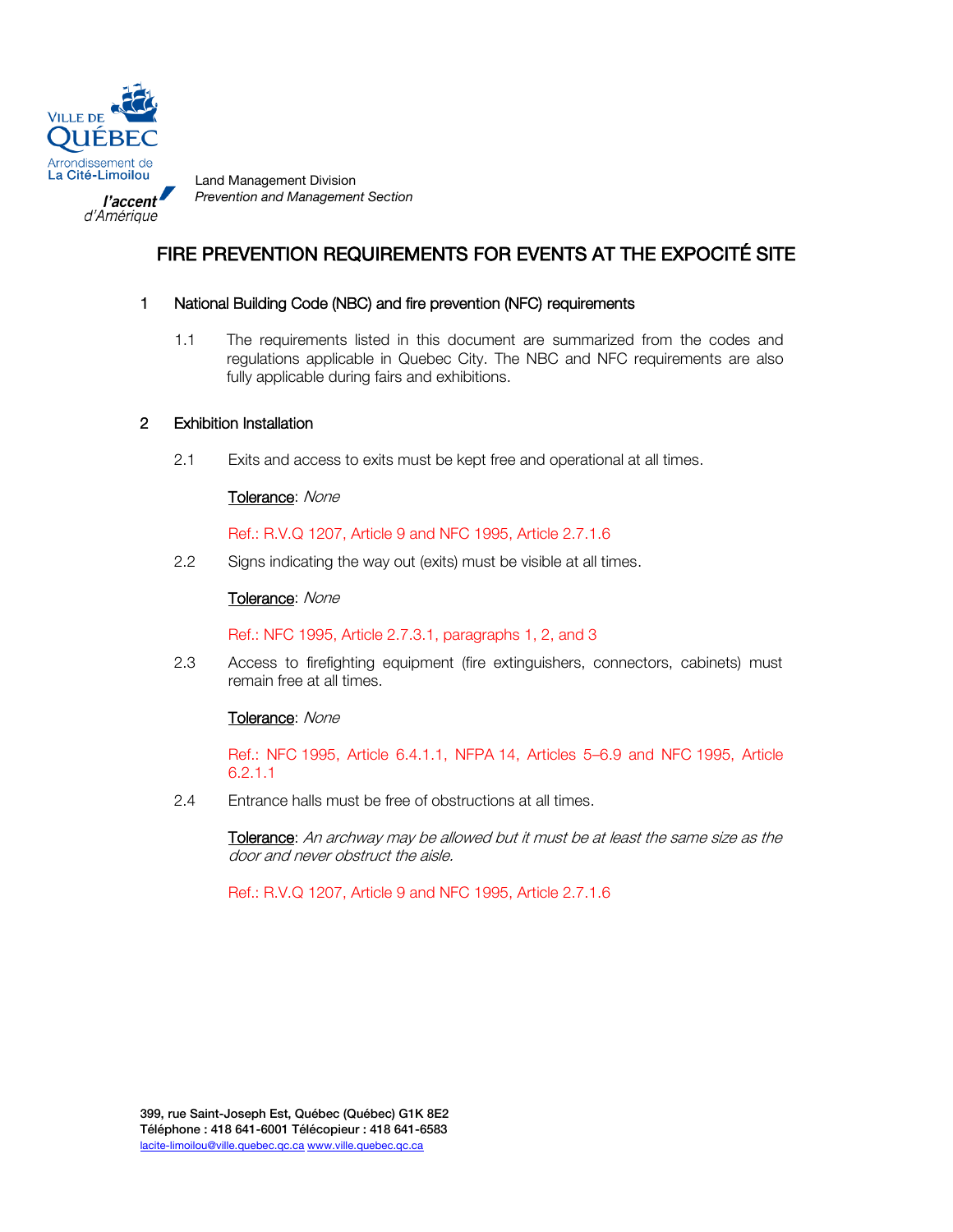2.5 Between the booths and exhibits, 2.75 m (9 ft.) wide aisles must be kept free. For exhibitions that are only open to merchants, the aisles must be 2.4 m (8 ft.) wide.

Tolerance: Exhibitions that provide supply carts (i.e. shopping carts) or strollers must provide temporary parking areas.

Ref.: R.V.Q 1207, Article 8

2.6 Each exit door must be accessible by an aisle that provides access to at least one other exit.

Tolerance: No tolerance (no dead-end corridors)

Ref.: NFC 1995, Article 2.7.1.2.2

2.7 At any point, the aisle must have access to two exits in opposite directions.

Tolerance: No tolerance

Ref.: NFC 1995, Article 2.7.1.2.2

2.8 The distance to an exit door must be no more than 45 m (150 ft.) down each aisle.

#### Tolerance: No tolerance

Ref.: NBC 1995, Article 3.4.2.5.1

2.9 Regardless of the number of occupants, the number of seats may not exceed 16. When the number of non-permanent seats exceeds 200, the seats must be attached in groups of no more than 16 seats between each aisle such that the required spaces remain compliant with the NFC.

#### Tolerance: No tolerance

Ref.: NFC 1995, Articles 2–7-1–5

2.10 When the number of occupants at an assembly or inside a closed booth exceeds 60 people, two means of evacuation must be provided.

Tolerance: No tolerance

Ref.: NBC 1995, Article 3-3-1-5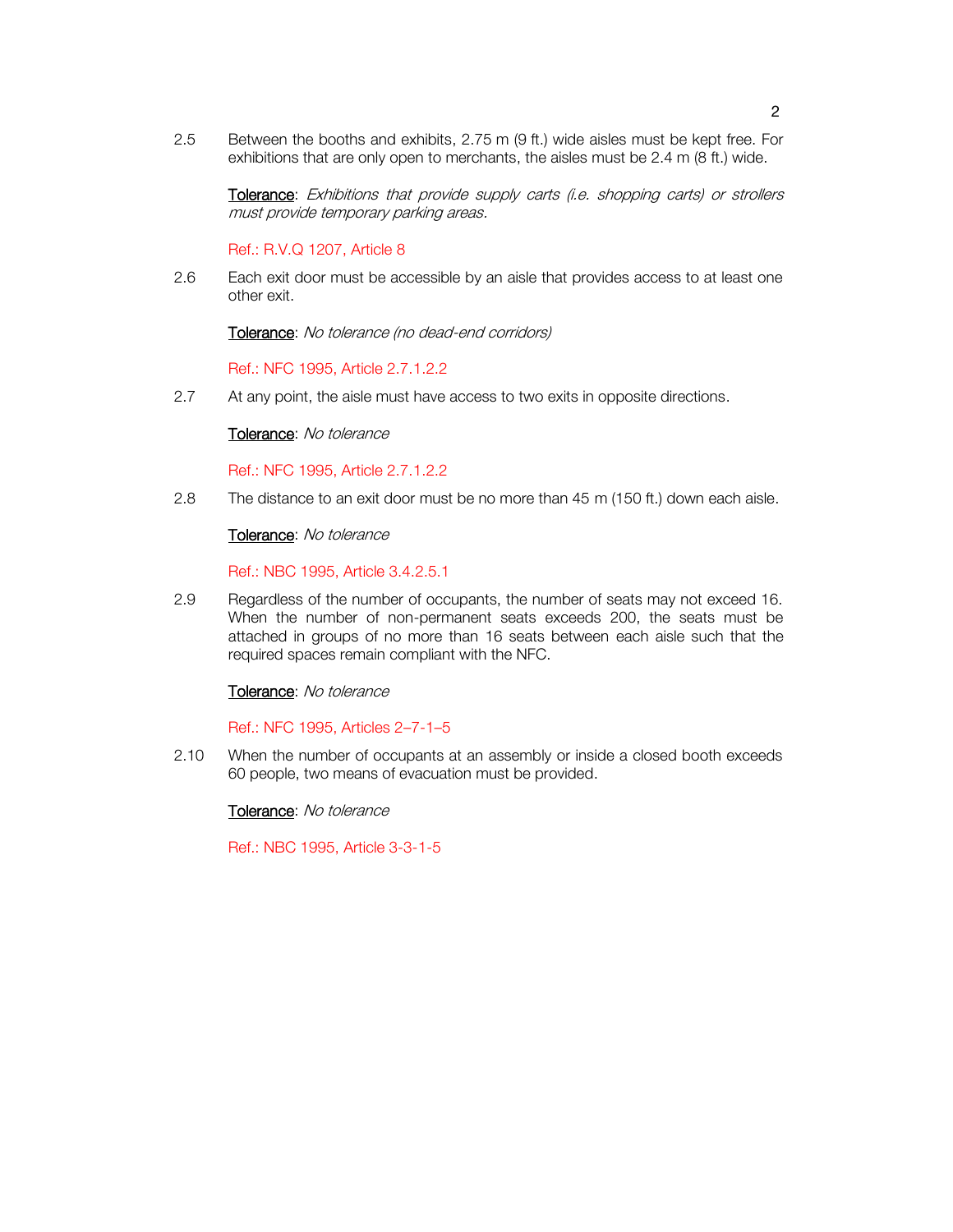2.11 Booths may not be used for storage, except for the storage of exhibition or promotional material occupying a maximum of 10% of the booth's total area and a maximum height of one metre.

Tolerance: For example, for a 10  $m^2$  booth, an area of 1  $m^2$  on the ground with a maximum height of 1 m may be used.

Ref.: R.V.Q 1207, Article 8

2.12 Boxes, crates and other combustible materials must be stored in a room provided for that purpose which the public cannot access.

Tolerance: No tolerance

Ref.: R.V.Q. 1207, Article 8

2.13 No storage will be tolerated behind or between booths.

Tolerance: Storage behind booths shall be tolerated on a reasonable basis, but a clearance of one metre is required around any electrical installation

Ref.: R.V.Q. 1207, Article 8

2.14 The use of pyrotechnic devices requires the SPCI's written permission.

Tolerance: No tolerance

Ref.: R.V.Q. 1207, Articles 45 and 48

## 3 Booth Construction

3.1 Decorations and booths must be made from incombustible or fireproof material. One-quarter-inch thick plywood and wood may be used without fireproofing. To test the material: hold a sample of the material in an upright position and apply flame to the bottom for a minimum of 12 seconds. To pass the test, the material must stop burning by itself within two seconds after the flame is removed.

#### Tolerance: None

Ref.: NFC 1995, Article 2.3.2.1. and NFC 1995, Article 2.3.2.2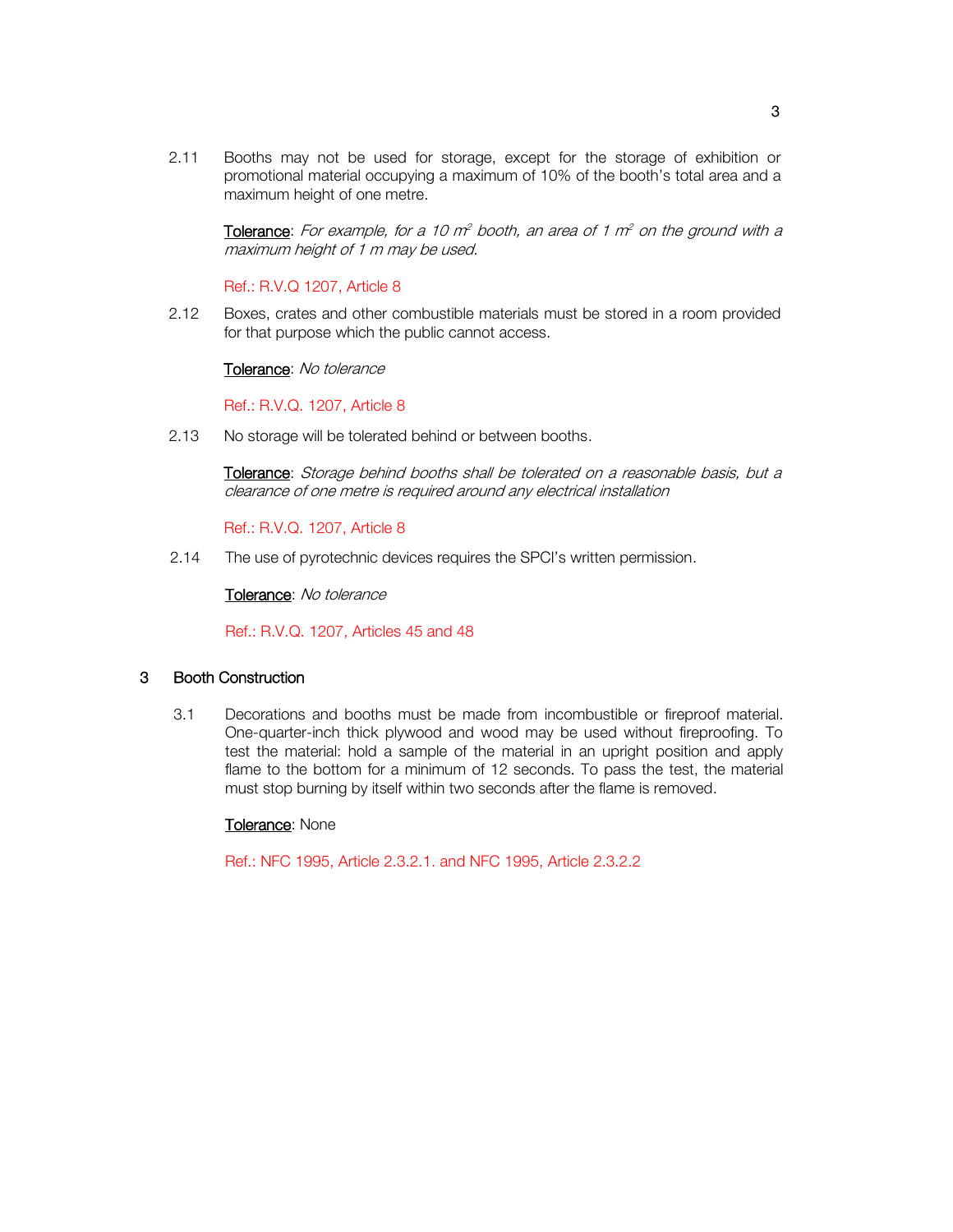3.2 Prohibited materials: aspenite, 1/8-inch-thick prefinished wood, jute, any paper or cardboard, polystyrene, artificial grass mats, artificial trees or flowers (natural, healthy trees and flowers are accepted if they are potted in wet soil).

Tolerance: None. For more information, contact a prevention inspector.

Ref.: NFC 1995, Article 2.3.2.1.

3.3 Closed booths must be equipped with an emergency lighting system and a portable fire extinguisher.

Tolerance: There must be at least one person inside the booth at all times with a functional flashlight.

Ref.: NFC 1995, Article 2.7.3.1 and NFC 1995, Article 6.2.3.2.

3.4 Tents, buildings or booths over 55.8 m2 (600 ft<sup>2</sup>) with ceilings must be protected by automatic sprinklers. This includes, for example, enclosed trailers, sheds, houses, etc.

One sprinkler nozzle is required per room (a room means a space that can be physically entered. A closet is not considered a room). A patio is considered as an "addition" and is not counted as living space. This section refers to enclosed spaces.

#### Tolerance: No tolerance

3.5 Recreational vehicles, trailers and boats with over 9.3  $m^2$  (100 ft<sup>2</sup>) of ceiling must be equipped with smoke detectors and a fire extinguisher (according to the manufacturer's standards).

Tolerance: No tolerance

## 4 Flammable Liquids and Gases

4.1 The Régie du bâtiment du Québec must approve the use of propane. Unused containers must be stored in accordance with item 4.4.

#### Tolerance: No tolerance

4.2 With the exception of point 4.1, containers of flammable liquids and gases may not be used, stored or exposed in places where the public gathers.

#### Tolerance: No tolerance

Ref.: NFC 1995, Article 2.12.1.7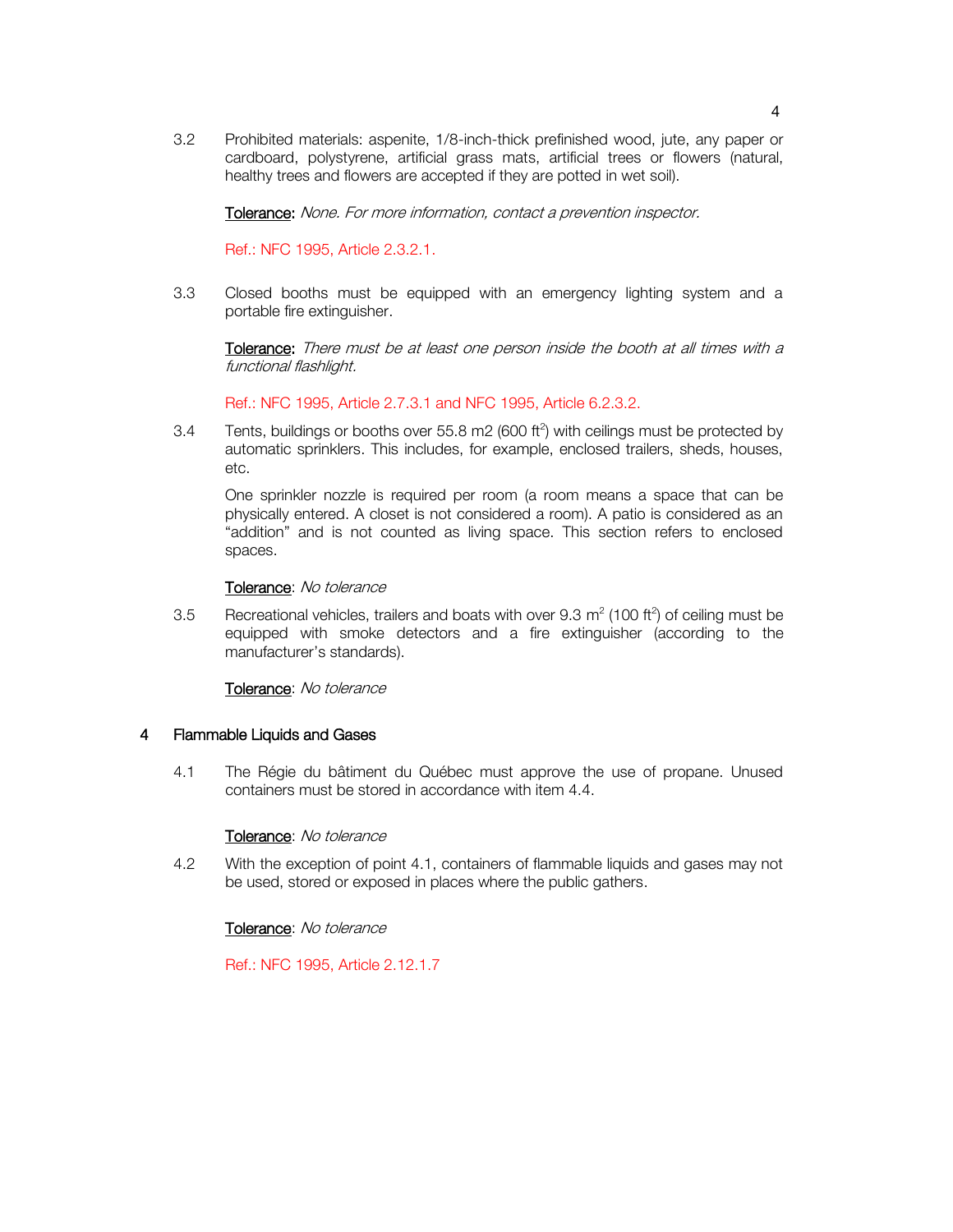- 4.3 New explosive, flammable or corrosive liquid or gas containers that have never been filled may be exposed. (Dummies)
- 4.4 Flammable liquids and gases must be stored outside the building or in a room designed for this purpose.

## Tolerance: No tolerance

Ref.: NFC 1995, Article 3.2.8.2.1.

4.5 Compressed gas cylinders used to inflate balloons must be protected against mechanical damage and be placed on stands or held firmly in place by approved devices.

#### Tolerance: No tolerance

Ref.: NFC 1995, Article 3.1.2.4.1. and 3.1.2.4.2.

4.6 Compressed gas cylinder valves must be equipped with protection.

#### Tolerance: No tolerance

Ref.: NFC 1995, Article 3.1.2.4.2.

4.7 Compressed gas cylinders must not be placed in exits, outside under stairwells or within one metre of an exit.

Tolerance: No tolerance

Ref.: NFC 1995, Article 3.1.2.4.4.

#### 5 Cooking Appliances

5.1 Cooking appliances must be kept 0.6 m (2 ft.) away from visitors and any combustible material and must rest on an incombustible surface.

Tolerance: Cooking appliances must be kept 0.3 m (1 ft.) away from visitors and must prevent cooking splashes using plexiglass.

Ref.: R.V.Q 1207, Article 8.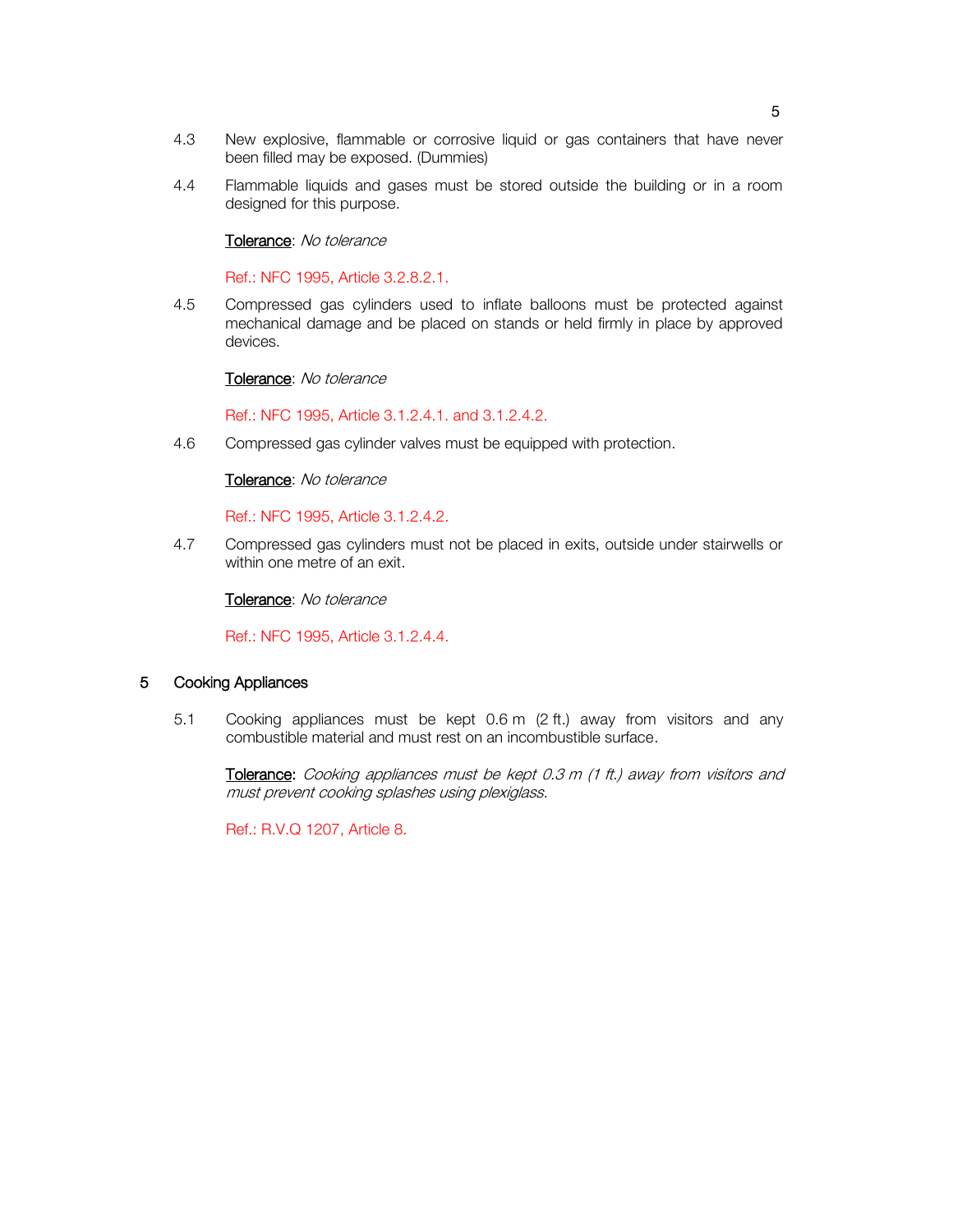5.2 All cooking appliances must be certified by a recognized organization.

## Tolerance: No tolerance

Ref.: R.V.Q. 1207, Article 8

5.3 A fire extinguisher with an extinguishing capacity of at least 2A20BC must be provided near each cooking appliance and a type K extinguisher must be kept near a fryer.

## Tolerance: No tolerance

# Ref.: NFC 1995, Article 6.2.3.6 and NFPA 10

 5.4 Any cooking surface with a total capacity of up to 8 kW for electrical cooking equipment or up to 14 KW for gas cooking equipment, must be equipped with a ventilation hood that is connected to an air exhaust system. This must be installed in accordance with the NFPA 96 standards.

Tolerance: Frying or cooking that releases fats must be done under a commercial hood.

A maximum of two cooking devices (hotplate, stove, burner, etc.) without a hood per booth and up to a total capacity of 8 kW for all cooking appliances is permitted.

The Régie du bâtiment regulates indoor air quality. The City of Québec does not apply these regulations. Therefore, during visits from the Régie du bâtiment, this regulation takes precedence over regulations from the City of Québec. Ref.: NFC 1995, Article 2.6.1.9 2.

# 6 Open flame

6.1 With the exception of approved cooking appliances, all devices that use open flames must be securely mounted on incombustible materials and must be positioned or protected so that the flame does not accidentally come into contact with combustible material.

Tolerance: No tolerance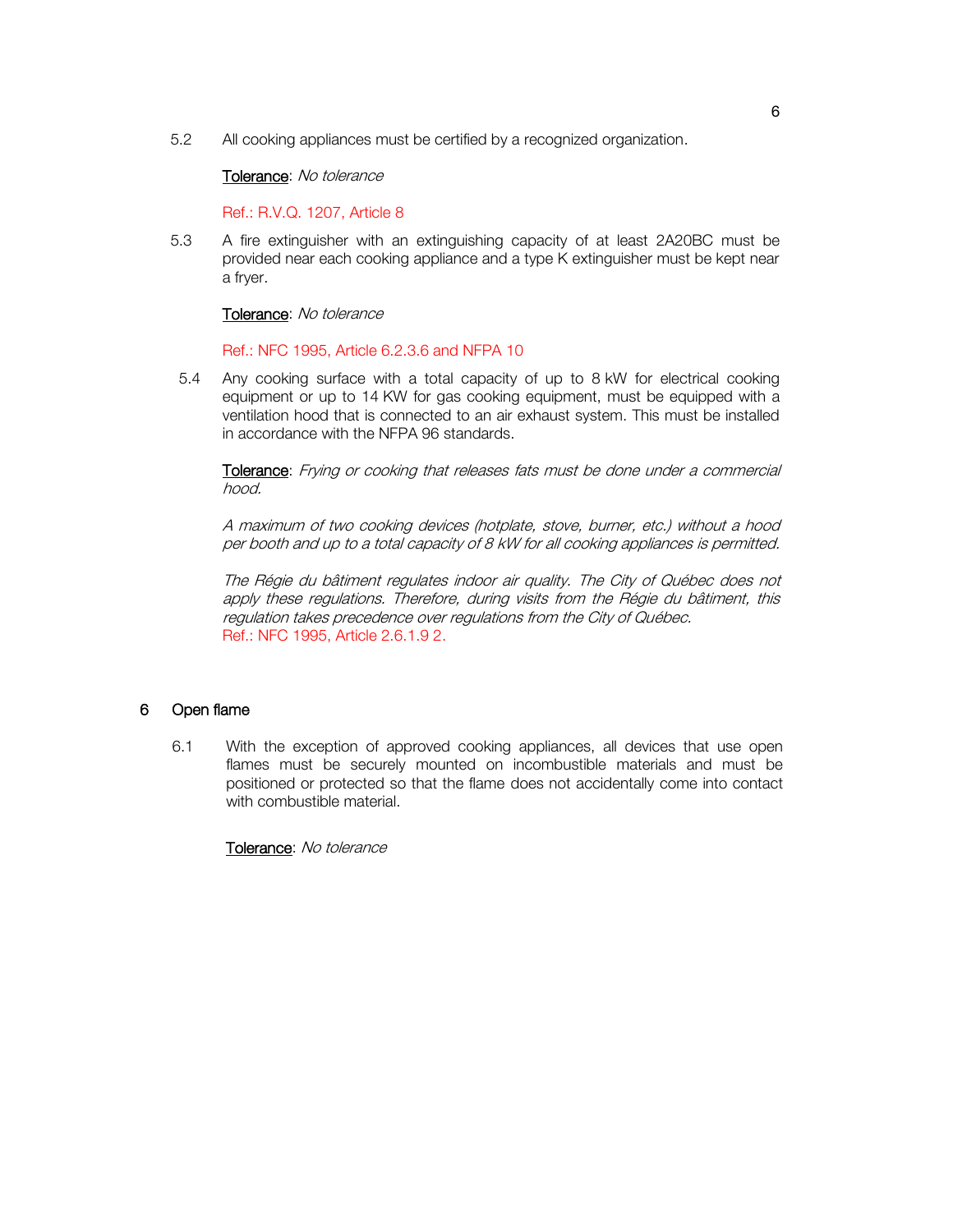6.2 Displaying lit candles or any other open flame is prohibited in tents.

## Tolerance: No tolerance

Ref.: NFC 1995, Article 2.9.3.3.

6.3 When candles are displayed in a building, a maximum of four candles may be lit at any time, subject to the following conditions: the circumference of the flame must be completely protected by glass, children must not be able to access the candle, the booth must be supervised at all times when the candles are lit, at least one 2A20BC type fire extinguisher must be near the booth.

# Tolerance: No tolerance

Ref.: NFC 1995, Article 2.4.3.4.

# 7 Vehicles and Other Combustion Engines

7.1 Fuel tank caps must be locked or inaccessible to the public unless the tank has never contained fuel.

Ref.: NFC 1995, Article 2.12.1.8.

- 7.2 The caps of fuel tanks that have safety valves or vents must not be wrapped in such a way that prevents the valve or vent from functioning properly.
- 7.3 Tanks must not be filled completely or nearly empty, but filled approximately to three quarters (3/4) of their capacity.
- 7.4 Combustion engines must not be started during an exhibition.

Tolerance: Only with the approval of a fire inspector

Ref.: R.V.Q 1207, Article 8.